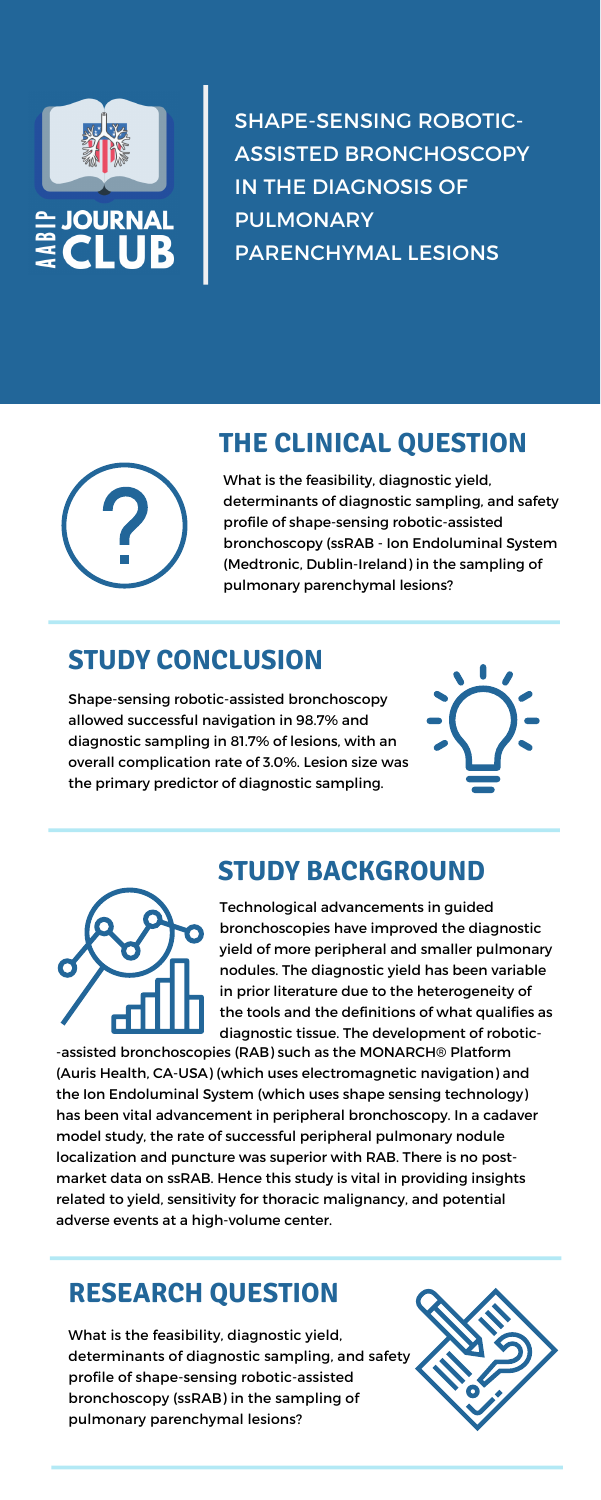Shape-sensing robotic-assisted bronchoscopy

- Pneumothorax
- Bleeding resulting in early termination of the procedure or intervention that is beyond the use of iced saline, topical epinephrine, or wedging of the bronchoscope
- An increase in patient's level of care because of ssRAB procedure
- Malignant: confirmed malignant cells
- Non-malignant: inflammatory, infectious, or lymphocyte predominant
- Insufficient: normal bronchial epithelium or insufficient material to make a diagnosis, atypical cells that were unable to be characterized further, and unsuccessful navigation

-Sensitivity and negative predictive value of ssRAB for thoracic malignancies

### **Study groups:**

All patients referred for a ssRAB procedure

### **Settings:**

Large academic tertiary cancer center

**Enrollment and Time Period:** All patients referred for ssRAB sampling at the referral center between October 1st, 2019, and July 31st, 2020

### **Follow up/ Definition of diagnostic yield:**

### **Primary outcome:**

Diagnostic yield of ssRAB sampling per individual lesion

### **Secondary outcomes:**

-Adverse events:

### **Inclusion criteria:**

All patients referred for ssRAB sampling between October 1st, 2019, and July 31st, 2020



### **Exclusion criteria:**

Patient had a ssRAB procedure for placement of anchored beam transponder

### **Baseline Characteristics:**

Sample size: 130 patients Female proportion: 57.5% Median age: 69 years Ever smokers: 75.4% Prior history of cancer: 63.8% Number of biopsied lesions: 159 Mean lesion size: 1.8 cm Upper lobe location: 59.1% Solid lesion: 73.0% Lung centrality (inner two thirds): 61.0% Bronchus sign: 62.9% Beyond sixth generation airway: 66.7%



## **INTERVENTIONS**

# **STUDY DESIGN**

### **Method:**

Prospective cohort study with retrospective analysis

N: 152 patients were evaluated; 130 patients were included, and 131 had a ssRAB procedure performed targeting 159 parenchymal lesions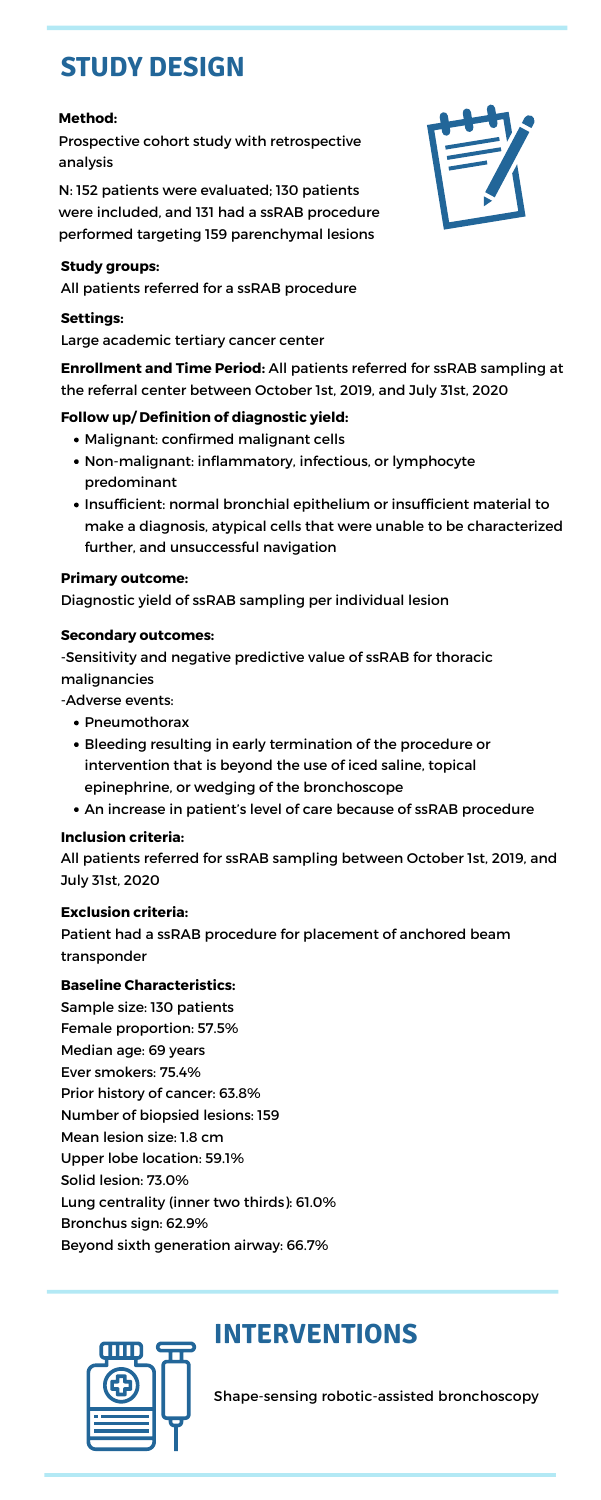# **OUTCOMES**

### **Primary outcomes**

Malignant lesions 57.3% Non-malignant lesions 26.7% Nondiagnostic 16% The overall diagnostic yield is 81.7% The diagnostic yield was 66.6%, 70.4%, 92.9%, and 100.0% for lesion size at 1.00 cm, 1.01 to 2.00 cm, 2.01 to 3.00 cm, and > 3.00 cm, respectively Lesions of > 1.8 cm were 12.22-fold (95% CI, 1.66-90.10) more likely to be diagnostic compared with lesions < 1.8 cm 75 50

### **Secondary outcomes**

Sensitivity of 79.8% and a negative predictive value of 72.4% of ssRAB for primary thoracic malignancies.

### **Adverse events**

The overall complication rate of 3%. Pneumothorax rate is 1.5% (n = 2, both required percutaneous drainage)

> • The retrospective observational study introduces selection bias

100

 $25 -$ 

0

### **STUDY STRENGTHS**

- Provides important data on diagnostic yield of a new technology in the diagnostic evaluation of parenchymal lung lesions
- Prospective study enrollment of all referred patients decreases selection bias
- Provided definition for diagnostic yield

# **STUDY LIMITATIONS**



A small sample size and study performed at an expert cancer center with a higher likelihood of patients having malignant

than potential benign parenchymal lesions may result in the inability for study results to be generalizable to the general population

# **TAKE HOME MESSAGE**

Shape-sensing robotic-assisted bronchoscopy is an exciting tool that represents an advancement in accessing and adequately sampling pulmonary lesions while maintaining an excellent safety profile. It provides another option for navigating to and accessing challenging pulmonary lesions.

Robotic-assisted bronchoscopy is a relatively new frontier within guided bronchoscopy. Although data continues to mount, randomized controlled trials comparing the diagnostic yield between systems does not exist. Without this data, it is challenging to draw conclusions of platform superiority.

The duration of follow up is an important aspect when assessing diagnostic yield. For non-malignant specimens were considered diagnostic if the lesion was stable on follow up imaging ≥1 year. Further details are not provided, including the median duration of follow up. This is important to consider, as solid nodules are usually followed by CT for 18-24 months, and ground glass nodules for 5 years.